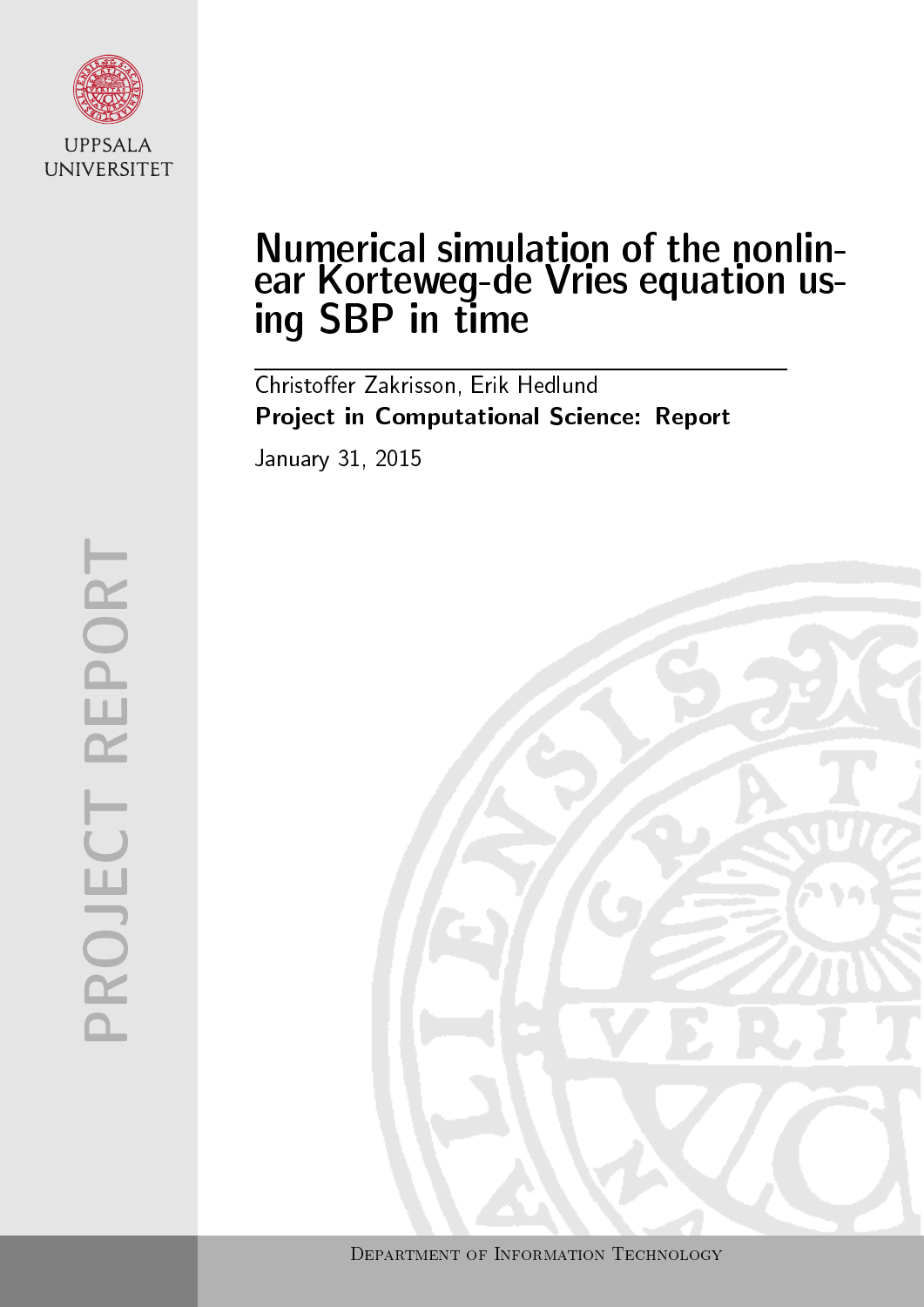#### Abstract

We implement a novel method for time integration of PDE:s, using summation-by-parts (SBP) finite difference operators in time and space. We show that the method is highly accurate as well as fast, especially for stiff problems. Using SBP also means proving stability is straight forward. The method requires large amounts of memory, however, even when using sparse data structures. This problem can be somewhat mitigated however by using the 'multi block formulation' (or 'restart method') outlined in Nordström and Lundquist [2].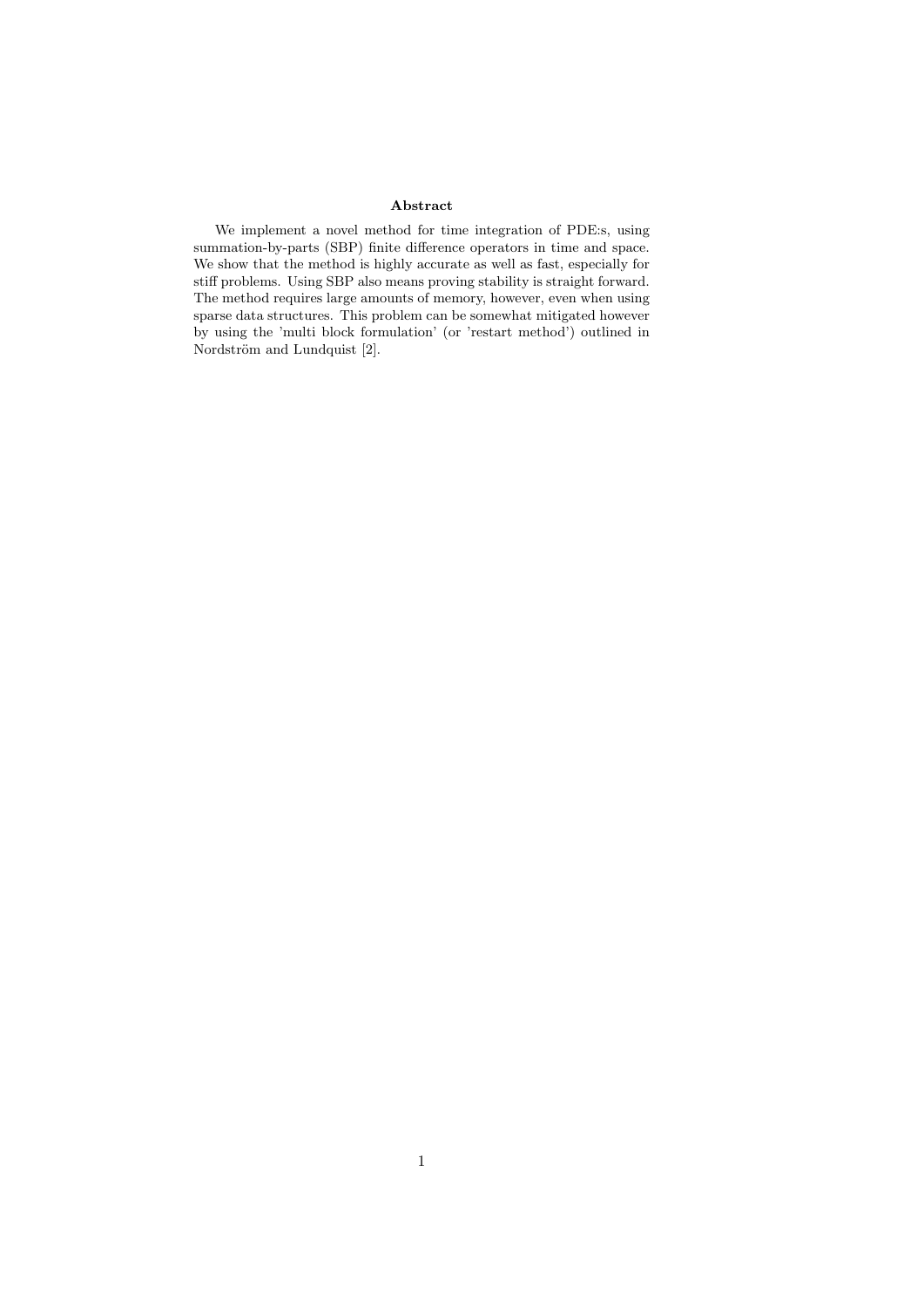# Contents

|          |                            | 1 Introduction                                                            | 3              |  |  |  |
|----------|----------------------------|---------------------------------------------------------------------------|----------------|--|--|--|
| $\bf{2}$ | Theory                     |                                                                           |                |  |  |  |
|          | 2.1                        |                                                                           | 3              |  |  |  |
|          | 2.2                        |                                                                           | $\overline{4}$ |  |  |  |
|          | 2.3                        | $\frac{5}{2}$                                                             |                |  |  |  |
|          | 2.4                        |                                                                           | $\overline{7}$ |  |  |  |
| 3        | Results<br>9               |                                                                           |                |  |  |  |
|          | 3.1                        | 10                                                                        |                |  |  |  |
|          |                            | Convergence for SBP-SAT using 4th order Crank Nicolson<br>3.1.1           |                |  |  |  |
|          |                            |                                                                           |                |  |  |  |
|          |                            | Convergence for SBP-SAT using RK4 for time discretisation 10<br>3.1.2     |                |  |  |  |
|          |                            | Convergence for SBP-SAT in time $\ldots \ldots \ldots \ldots 11$<br>3.1.3 |                |  |  |  |
|          | $3.2^{\circ}$              |                                                                           |                |  |  |  |
| 4        | Discussion and Conclusions |                                                                           |                |  |  |  |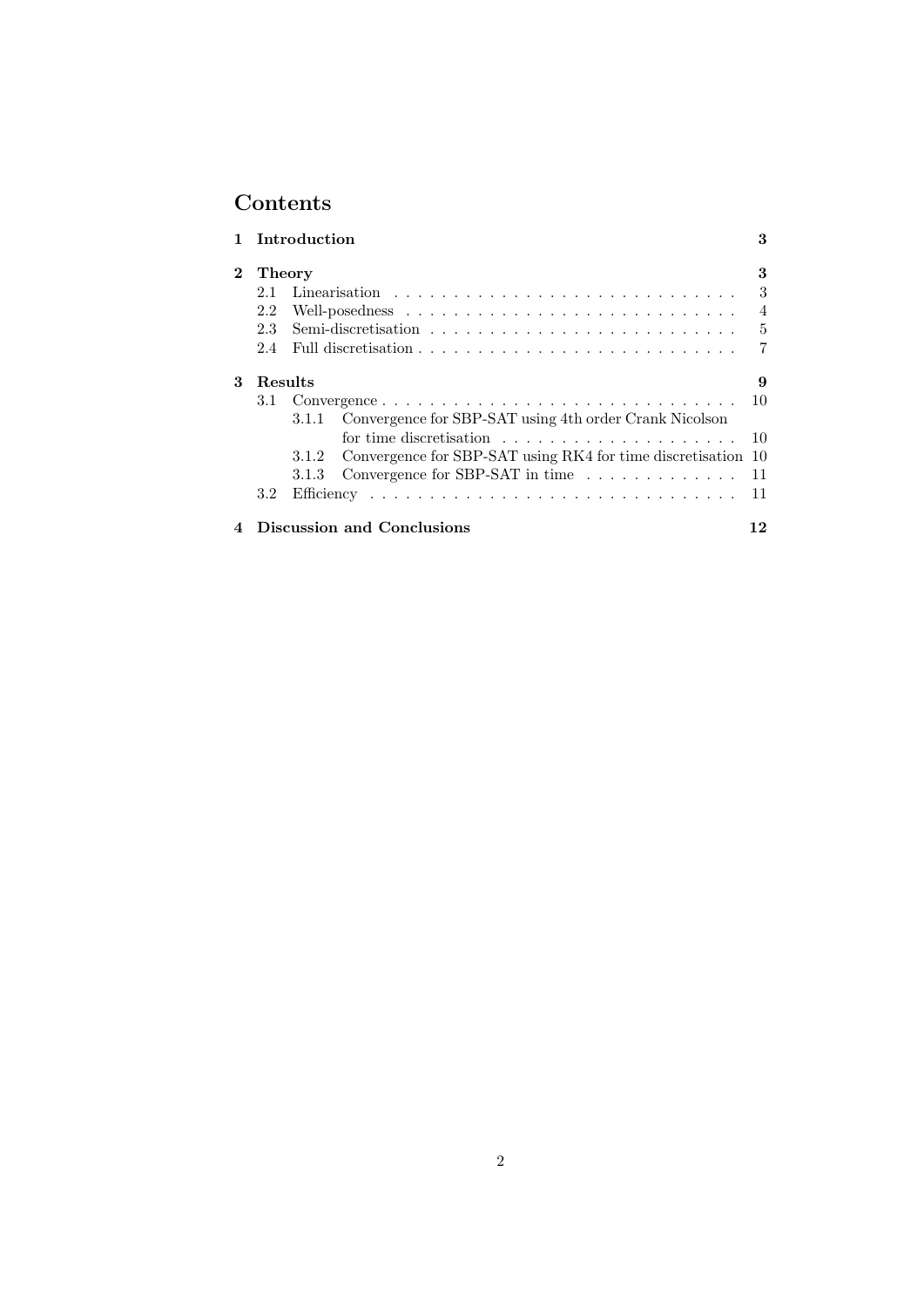# 1 Introduction

The dominating method for solving initial boundary value problems (IBVP) is to use local methods, which work by calculating the solution for new time levels from previously calculated time levels. Global methods, conversely, provide a means to obtain the solution at all time levels of interest at once.

Finite difference methods, based on the summation-by-parts and simultaneousapproximation-term (SBP-SAT) technique offer a robust, well-proven approach to discretising IBVP (SBP) [4] and for weakly imposing boundary conditions (SAT). These methods have traditionally been used to discretise the spatial dependencies. Recently, however, two papers  $[1]$   $[2]$  by Nordström and Lundquist explored the use of SBP operators to discretise IBVP in time, thereby creating a global method. This method is referred to in this paper as 'SBP in time'.

Results by Lundquist and Nordström show high orders of accuracy and unconditional stability for this method. The unconditional stability of this method makes it a good candidate for time integration of stiff problems (which forces the use of small time steps) since a larger time step can be used for these problems compared to an explicit, local method.

This paper will apply SBP in time to the Korteweg de-Vries (KdV) equation, which is a stiff, nonlinear wave equation that is of interest when studying ocean waves (among other kinds). The soliton solution to this equation is particularly intriguing since it corresponds to a tsunami wave. We will compare SBP in time against a specially derived implicit (hence, unconditionally stable) fourth order Crank-Nicholson method (CN4) and the traditional explicit fourth order Runge-Kutta method (RK4).

# 2 Theory

What makes the Korteweg-de Vries equation an interesting problem for this study are the difficulties arising when attempting to solve it. The stiffness and non-linearity put special demands on the solution method and make it a good problem for testing different solution methods.

#### 2.1 Linearisation

The KdV equations is given by

$$
u_t = u_{xxx} + 6uu_x, \tag{1}
$$

where the solition solution

$$
u(x,t) = \frac{1}{2}c \operatorname{sech}^2\left(\frac{\sqrt{c}}{2}(x - ct - a)\right)
$$
 (2)

is an analytical solution to the KdV equation. Due to the need to limit the scope of this paper a linearised version of (1) is introduced as

$$
u_t + \alpha u_x + \beta u_{xxx} = F(x, t), \tag{3}
$$

where  $F(x, t)$  is a forcing function, which ensures that (3) has the same solution as (1).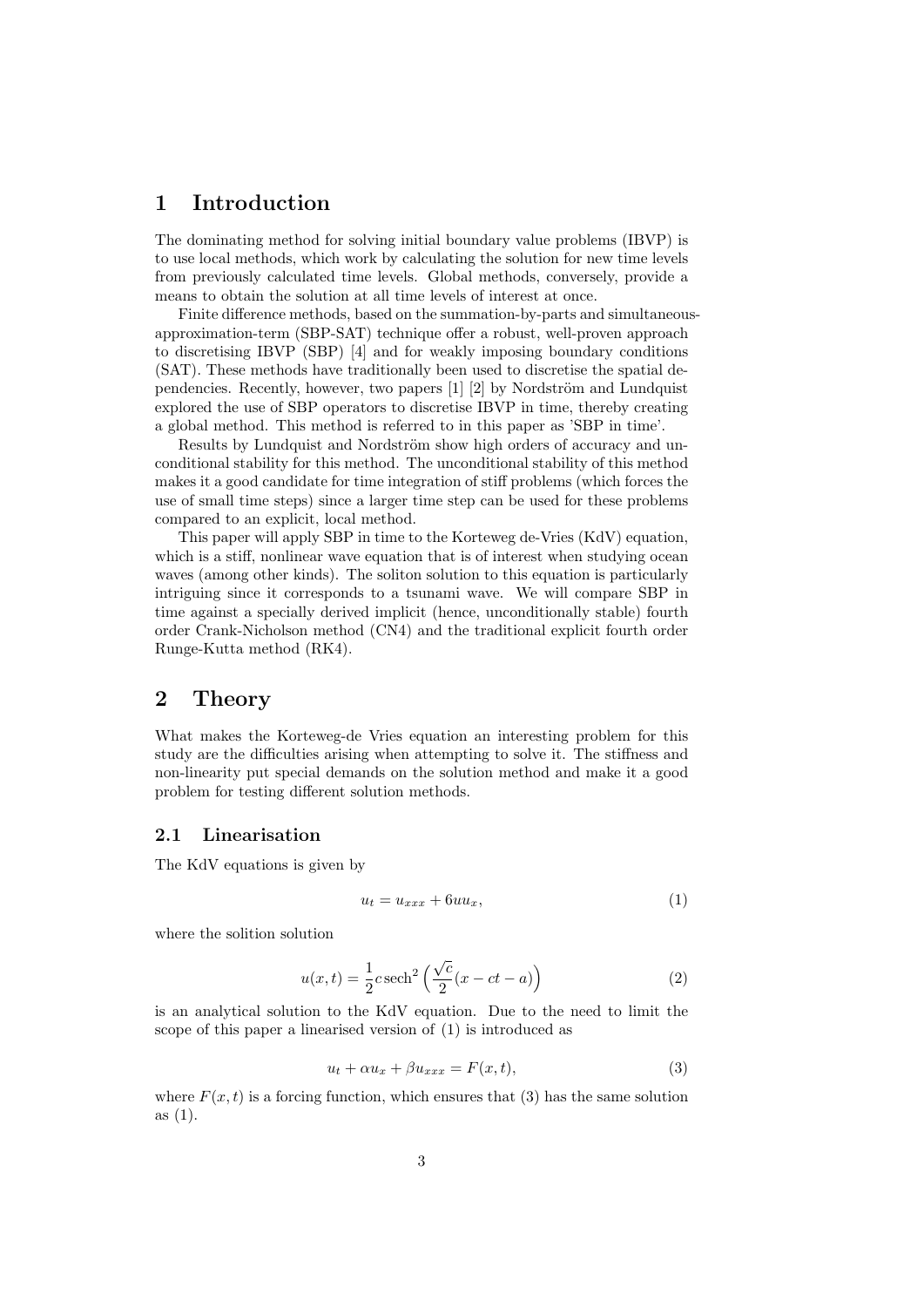#### 2.2 Well-posedness

Proving the stability of the SBP-SAT method is straight forward for well-posed problems. Wellposedness can be proved for the continous problem by using the energy method, which consists of showing that the  $l_2$ -norm of the solution is bounded. The continuous problem (without boundary conditions) is given by the following set of equations

$$
\begin{cases} u_t + \alpha u_x + \beta u_{xxx} = F(x, t), & L \le x \le R, \quad t \ge 0, \\ u = f(x), & L \le x \le R, \quad t = 0. \end{cases}
$$
 (4)

Before analysing the well-posedness of the problem we define an inner product and a corresponding norm

$$
(u,v) = \int_{L}^{R} u^* v \, dx, \quad (u,u) = \int_{L}^{R} u^* u \, dx = ||u||^2. \tag{5}
$$

The continuous energy estimate is obtained by multiplying equation 4 by  $u$ , integrating by parts and adding the transpose. Since we are only interested in well-posedness we can disregard the forcing function in the following analysis. Doing this gives us

$$
(u, u_t) + (u_t, u) = -\beta (2uu_{xx} - u_x^2) \Big|_L^R - \underbrace{\beta (u_{xx}, u_x) + \beta (u_{xx}, u_x)}_{=0}
$$

$$
- \alpha u^2 \Big|_L^R + \underbrace{\alpha (u_x, u) - \alpha (u_x, u)}_{=0}.
$$
(6)

We see that only the boundary terms remain after integrating. This gives the following estimate for the norm of the solution in time.

$$
\frac{d}{dt} ||u||^2 = \left[\beta u_x^2 - 2\beta u u_{xx} - \alpha u^2\right]_L^R \tag{7}
$$

The remaining boundary terms can be regarded as a quadratic form, and can therefore be written as a vector-matrix-vector product

$$
\frac{d}{dt} ||u||^2 = \begin{bmatrix} u \\ u_x \\ u_{xx} \end{bmatrix}^* \underbrace{\begin{bmatrix} -\alpha & 0 & -\beta \\ 0 & \beta & 0 \\ -\beta & 0 & 0 \end{bmatrix}}_{\text{B}} \begin{bmatrix} u \\ u_x \\ u_{xx} \end{bmatrix} \begin{bmatrix} R \\ u_x \\ u_{xx} \end{bmatrix}.
$$
\n(8)

By examining the eigenvalues of the matrix  $B$  we can determine the number of boundary conditions to be specified at each boundary. The eigenvalues are given by

$$
\lambda_1 = \beta, \quad \lambda_2 = \frac{1}{2} \left( -\alpha - \sqrt{\alpha^2 + 4\beta^2} \right), \quad \lambda_3 = \frac{1}{2} \left( -\alpha + \sqrt{\alpha^2 + 4\beta^2} \right) \tag{9}
$$

where we assume  $\alpha, \beta \neq 0$ . We see that we have  $\lambda_2 < 0$ ,  $\lambda_3 > 0$  (since  $\alpha^2 + 4\beta^2 > 0$  for all  $\alpha, \beta \in \mathbb{R}$ ) and the sign of  $\lambda_1 = \beta$  is determined by the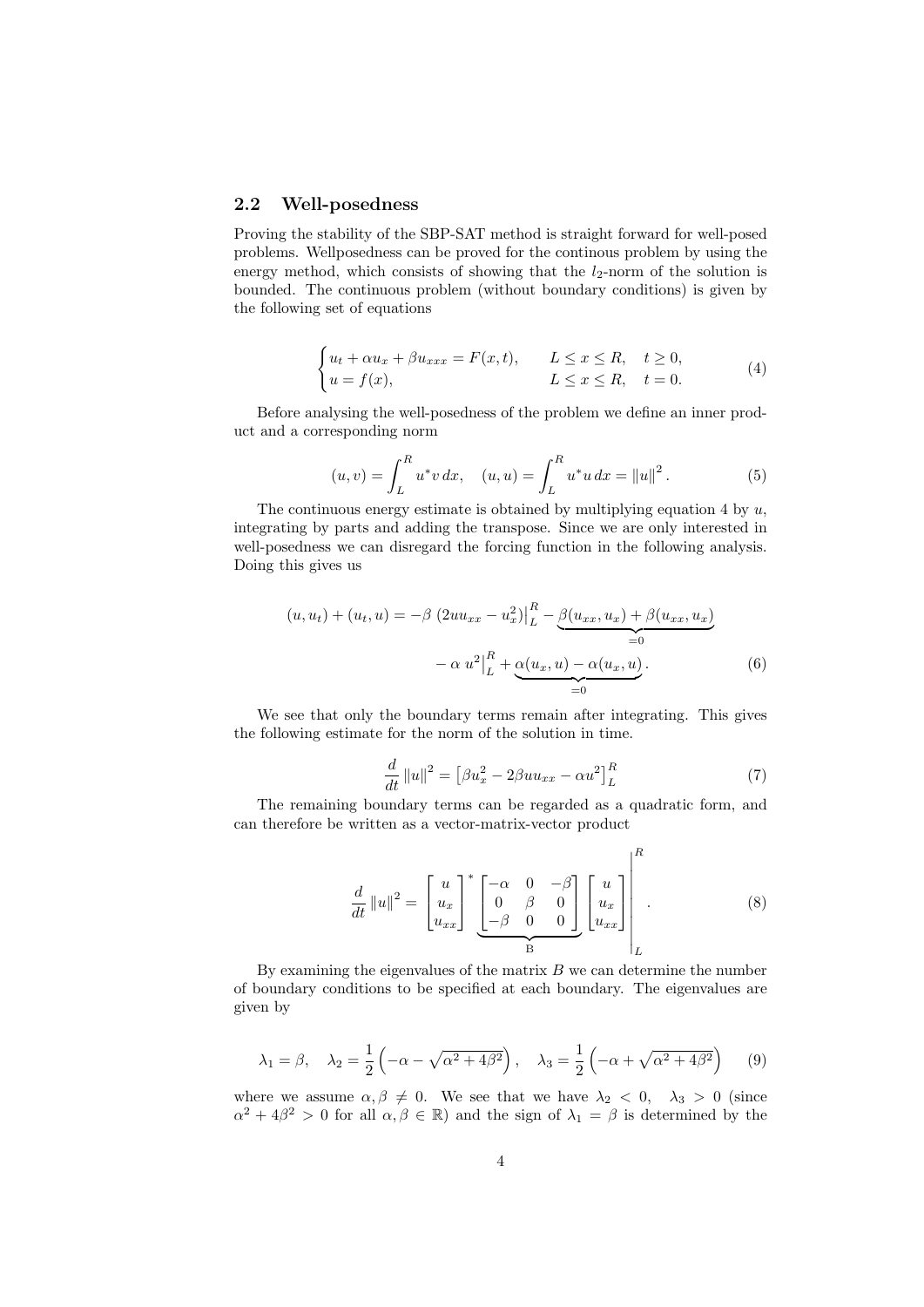sign of  $\beta$ . In order to ensure well-posedness we need at least one boundary condition per boundary. We also need to specify one extra condition on one of the boundaries. The side for which we need to specify an extra boundary condition depends on the sign of  $\beta$ .

Choosing  $\alpha = -\frac{3}{2}c, \ \beta = -\frac{1}{2}$  (solely because of easier computations) gives

$$
\lambda_1 = -\frac{1}{2}, \quad \lambda_2 = \frac{1}{2} \left( \frac{3}{2} c - \sqrt{\frac{9}{4} c^2 + 1} \right), \quad \lambda_3 = \frac{1}{2} \left( \frac{3}{2} c + \sqrt{\frac{9}{4} c^2 + 1} \right).
$$
 (10)

Therefore, we have two negative eigenvalues and one positive eigenvalue, which implies that we need one boundary condition at  $x = R$  and two at  $x = L$ . From (7) we see that we can simply set

$$
u|^R = 0, \quad u_{xx}|^L = u_x|^L = 0 \tag{11}
$$

for well-posedness. A set of strongly well-posed boundary conditions are

$$
u_x|^{L} = g_l(t), \quad \gamma_l u + \delta_l u_{xx}|^{L} = \tilde{g}_l(t),
$$
  

$$
\gamma_r u + \delta_r u_{xx}|^{R} = g_r(t),
$$
 (12)

where

$$
\gamma_l = -\frac{\lambda_2 \sigma_2}{\beta}, \quad \delta_l = \sigma_2, \quad \gamma_r = -\frac{\lambda_3 \sigma_3}{\beta}, \quad \delta_r = \sigma_3,
$$

where the normalisation factors  $\sigma_2$  and  $\sigma_3$  (obtained from orthogonalising B by  $B = T^T \Lambda T$  are denoted by

$$
\sigma_i = \frac{1}{\sqrt{1 + \left(\frac{\lambda_i}{\beta}\right)^2}}.
$$

### 2.3 Semi-discretisation

The spatial discretisation is performed by applying the SBP-SAT method in space and stability is proved by the energy method. We proceed with the spatial discretisation of the problem in section 2.2 by dividing the interval  $L \leq x \leq R$ into m points, with a spatial step size of  $h = \frac{R-L}{m-1}$ . First, some definitions of the SBP operators used (taken from K.Mattsons article [3]).

**Definition 1.** Let  $D_1 = H^{-1} (Q - \frac{1}{2} e_1 e_1^T + \frac{1}{2} e_m e_m^T)$  be a first order, summationby-parts finite difference operator where  $H = H^T \geq 0$ ,  $Q + Q^T = 0$  and

$$
e_1 = \begin{bmatrix} 1 & 0 & 0 & \dots & 0 \end{bmatrix}^T,
$$
\n
$$
e_m = \begin{bmatrix} 0 & \dots & 0 & 0 & 1 \end{bmatrix}^T.
$$

Definition 2. Let  $D_3 = H^{-1} \left( R + \frac{1}{2} d_{1,1}^T d_{1,1} - \frac{1}{2} d_{1,m}^T d_{1,m} - e_1 d_{2,1} + e_m d_{2,m} \right)$ be a third order, summation-by-parts finite difference operator where  $d_{1,1}, d_{1,m}$ ,  $d_{2,1}$ ,  $d_{2,m}$  are vectors that approximate the boundary derivatives

$$
d_{1,1}v \approx u_x \vert^L, \quad d_{1,m}v \approx u_x \vert^R,
$$
  

$$
d_{2,1}v \approx u_{xx} \vert^L, \quad d_{2,m}v \approx u_{xx} \vert^R.
$$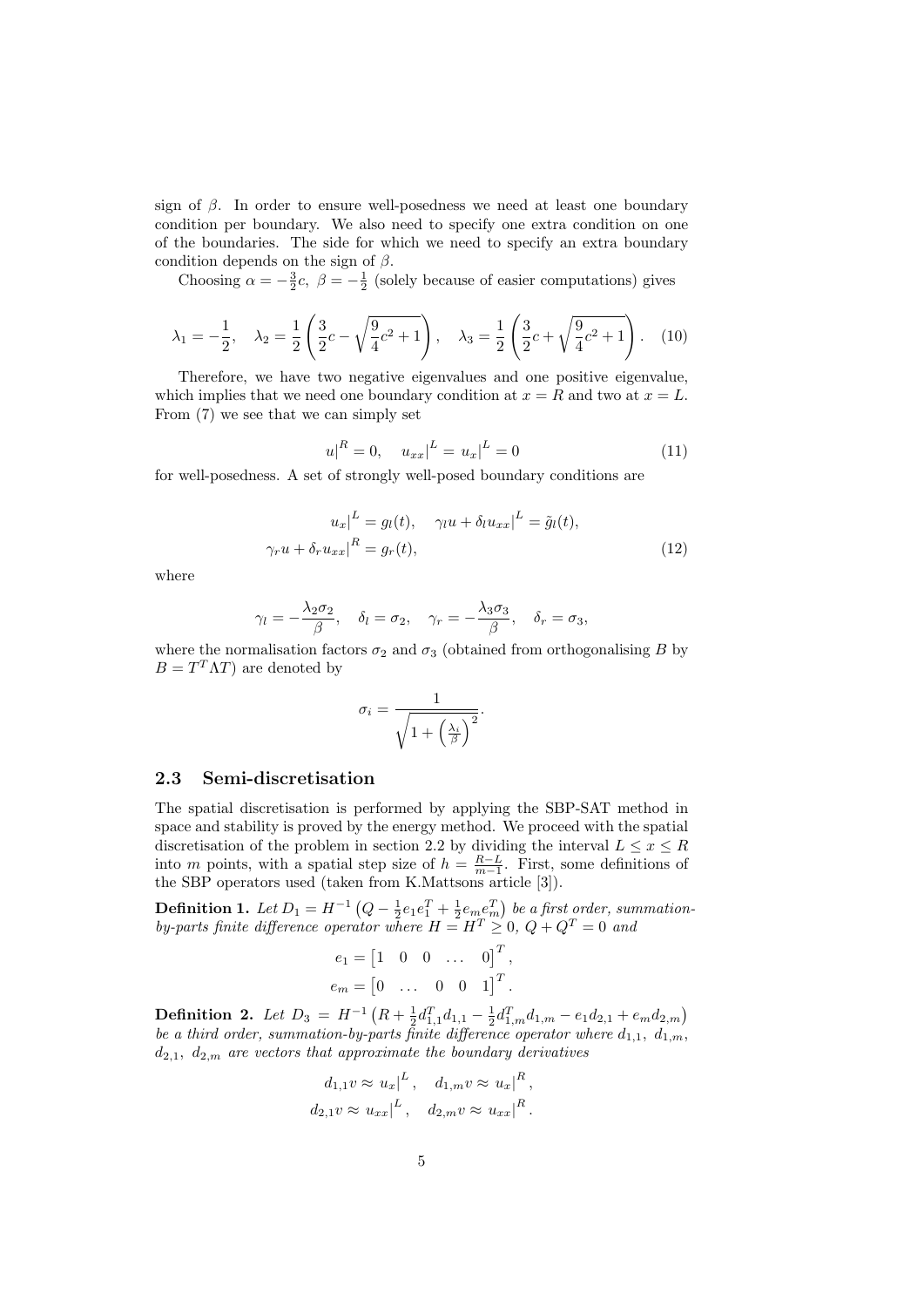Applying the operators in definitions 1 and 2 to the problem defined in equation (4) gives us the formulation

$$
v_t = -\alpha D_1 v - \beta D_3 v + SAT \tag{13}
$$

$$
v_j(t=0) = f(x_j), \quad x_j = L + jh, \quad j = 0, \dots, m-1 \tag{14}
$$

where  $SAT$  denotes the simultaneous approximation terms used to weakly imposed the boundary conditions. Continuing the analysis we first use the boundary conditions in equation (11). This gives us the terms

$$
SAT = \tau_{1,1} H^{-1} d_{1,1}^{T} (d_{1,1}v - g_l)
$$
  
+ 
$$
\tau_{1,2} H^{-1} e_1 (\gamma_l e_1^{T} v + \delta_l d_{2,1}v - \tilde{g}_l)
$$
  
+ 
$$
\tau_{2,1} H^{-1} e_m (\gamma_r e_m^{T} v + \delta_r d_{2,m}v - g_r).
$$
 (15)

Combining equations (13) and (15) yields

$$
v_t = -\beta D_3 v - \alpha D_1 v
$$
  
+  $\tau_{1,1} H^{-1} d_{1,1}^T (d_{1,1} v - g_t)$   
+  $\tau_{1,2} H^{-1} e_1 (\gamma_t e_1^T v + \delta_t d_{2,1} v - \tilde{g}_t)$   
+  $\tau_{2,1} H^{-1} e_m (\gamma_r e_m^T v + \delta_r d_{2,m} v - g_r).$  (16)

Before continuing, we note that the matrix H defines an inner product  $v<sup>T</sup> H w$ and a corresponding norm  $||v||_H^2 = v^T H v$  analogous to equation (5). Therefore, to obtain the semi-discrete energy estimate, we multiply (16) by  $v<sup>T</sup>H$  and add the transpose, which gives us

$$
v^{T}Hv_{t} + v_{t}^{T}Hv = -\alpha v^{T} \left(Q + Q^{T} - e_{1}e_{1}^{T} + e_{m}e_{m}^{T}\right)v
$$
  
\n
$$
- \beta v^{T} \left(R + R^{T} + d_{1,1}^{T}d_{1,1} - d_{1,m}^{T}d_{1,m}\right)
$$
  
\n
$$
-e_{1}d_{2,1} - d_{2,1}^{T}e_{1}^{T} + e_{m}d_{2,m} + d_{2,m}^{T}e_{m}^{T}\right)v
$$
  
\n
$$
+ \tau_{1,1}v^{T} \left(d_{1,1}^{T}d_{1,1} + d_{1,1}d_{1,1}^{T}\right)v
$$
  
\n
$$
+ \tau_{1,2}v^{T} \left(\gamma_{l}(e_{1}e_{1}^{T} + e_{1}^{T}e_{1}) + \delta_{l}(e_{1}d_{2,1} + d_{2,1}^{T}e_{1}^{T})\right)v
$$
  
\n
$$
+ \tau_{2,1}v^{T} \left(\gamma_{r}(e_{m}e_{m}^{T} + e_{m}^{T}e_{m}) + \delta_{r}(e_{m}d_{2,m} + d_{2,m}^{T}e_{m}^{T})\right)v
$$
  
\n
$$
- 2\tau_{1,1}d_{1,1}vg_{l} - 2\tau_{1,2}v_{1}\tilde{g}_{l} - 2\tau_{2,1}v_{m}g_{r}.
$$
\n(17)

This results in the energy estimate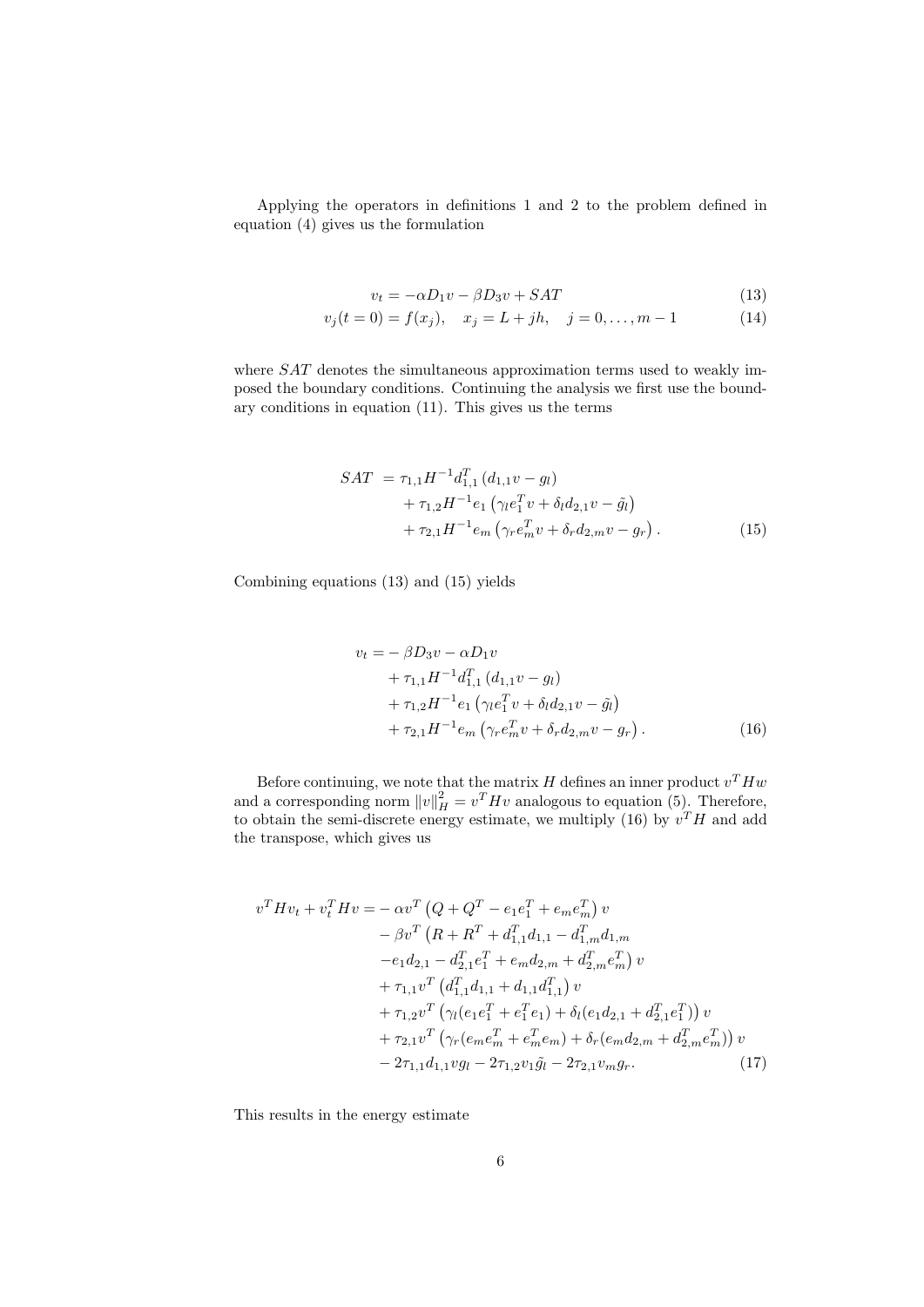$$
\frac{d}{dt} ||v||_H^2 = \beta (d_{1,m}v)^2 + 2(\beta + \tau_{1,2}\delta_l) v_1 d_{2,1}v + 2(-\beta + \tau_{2,1}\delta_r) v_m d_{2,m}v \n+ (2\tau_{1,1} - \beta) (d_{1,1}v)^2 - 2\tau_{1,1}d_{1,1}vg_l \n+ (2\tau_{1,2}\gamma_l + \alpha) v_1^2 - 2\tau_{1,2}v_1\tilde{g}_l \n+ (2\tau_{2,1}\gamma_r - \alpha) v_m^2 - 2\tau_{2,1}v_mg_r \n= \beta (d_{1,m}v)^2 + 2(\beta + \tau_{1,2}\delta_l) v_1 d_{2,1}v + 2(-\beta + \tau_{2,1}\delta_r) v_m d_{2,m}v \n+ (2\tau_{1,1} - \beta) \left(d_{1,1}v - \frac{\tau_{1,1}g_l}{(2\tau_{1,1} - \beta)}\right)^2 - \frac{(\tau_{1,1}g_l)^2}{(2\tau_{1,1} - \beta)} \n+ (2\tau_{1,2}\gamma_l + \alpha) \left(v_1 - \frac{\tau_{1,2}\tilde{g}_l}{(2\tau_{1,2}\gamma_l + \alpha)}\right)^2 - \frac{(\tau_{1,2}\tilde{g}_l)^2}{(2\tau_{1,2}\gamma_l + \alpha)} \n+ (2\tau_{2,1}\gamma_r - \alpha) \left(v_m - \frac{\tau_{2,1}g_r}{(2\tau_{2,1}\gamma_r - \alpha)}\right)^2 - \frac{(\tau_{2,1}g_r)^2}{(2\tau_{2,1}\gamma_r - \alpha)}.
$$
\n(18)

Choosing  $\tau_{1,1} = \beta$ ,  $\tau_{1,2} = -\frac{\beta}{\delta_l}$ ,  $\tau_{2,1} = \frac{\beta}{\delta_r}$  results in a non-growing solution in time, thus producing an energy-stable semi-discrete problem.

## 2.4 Full discretisation

In this section a fully discrete energy estimate is derived using the SBP-SAT method in both time and space. Firstly, the semi-discrete problem (13) can be rewritten on the form

$$
v_t = H_x^{-1}Av + H_x^{-1}G(t) + F(t), \quad t \ge 0
$$
\n(19)

$$
v|_{t=0} = f, \quad t = 0 \tag{20}
$$

where, for the semi-discrete problem with characteristic boundary conditions in equation (15) (with derived penalty parameters)

$$
A = -\alpha Q - \beta R + \left(\frac{\alpha}{2} - \frac{\beta}{\delta_l}\gamma_l\right)e_1e_1^T + \left(\frac{\beta}{\delta_r}\gamma_r - \frac{\alpha}{2}\right)e_me_m^T + \frac{\beta}{2}d_{1,1}^T d_{1,1} + \frac{\beta}{2}d_{1,m}^T d_{1,m}
$$
\n(21)

and

$$
G(t) = -\beta d_{1,1} g_l(t) - \frac{\beta}{\delta_l} e_1 \tilde{g}_l(t) - \frac{\beta}{\delta_r} e_m g_r(t)
$$
\n(22)

$$
F(t) = [F(x_1, t), F(x_2, t), \dots, F(x_m, t)]^T
$$
\n(23)

$$
f = [f(x_1), f(x_2), \dots, f(x_m)]^T
$$
 (24)

Before continuing we will define a convention for representing the problem, and introduce the Kronecker product.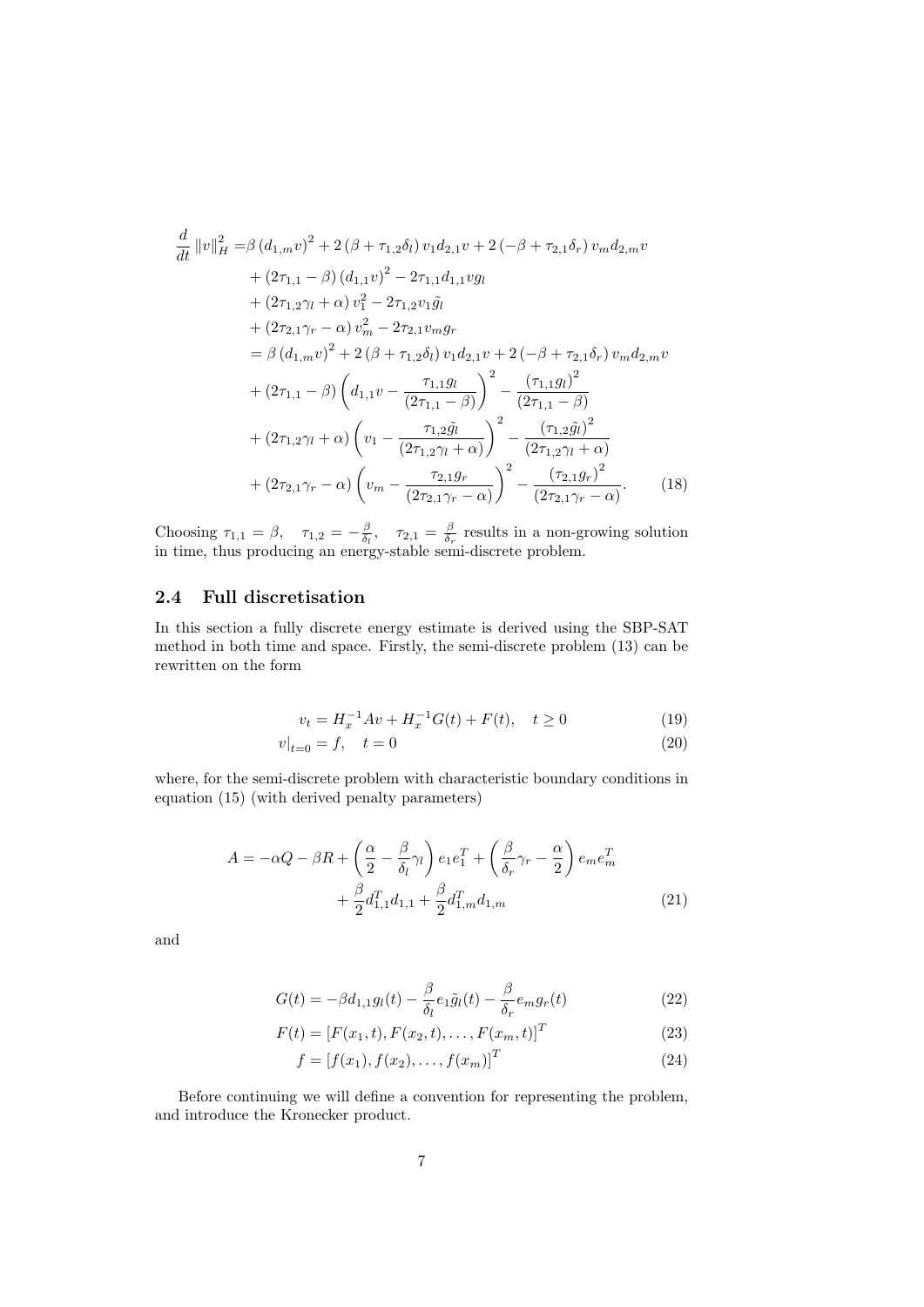**Definition 3.** Let A be a  $n \times m$  matrix and let B be a  $p \times q$  matrix. The Kronecker product is defined as

|                 | $a_{1,1}B$ | $\cdots$ | $a_{1,m}B$ ] |
|-----------------|------------|----------|--------------|
| $A \otimes B =$ |            |          |              |
|                 | $a_{n,1}$  | $\cdots$ | $a_{n,m}B$   |

The result therefore has dimensions  $np \times qm$ . The product is bilinear and associative. The mixed product rule for the Kronecker product is defined by the relation

$$
(A \otimes B)(C \otimes D) = AC \otimes BD
$$

**Definition 4.** Let  $t = i\Delta t$  for  $i = 1, 2, ..., n$  where  $n\Delta t = T$  define a temporal grid on [0, T], and let  $x = L + j\Delta x$  for  $j = 1, 2, ..., m$  where  $m\Delta x = R$  define a spatial grid on  $[L, R]$ .

Let

$$
\bar{v} = [v_1, v_2, \dots, v_n]^T, \quad v_i = [v_{i,1}, v_{i,2}, \dots, v_{i,m}]^T
$$

be the nm  $\times$  1 solution vector on these grids.  $v_i$  are subvectors defining the solution in space at time  $t = i\Delta t$ .

$$
\bar{G} = [G_1, G_2, \dots, G_n]^T, \quad G_i = G(i\Delta t)
$$
  

$$
\bar{F} = [F_1, F_2, \dots, F_n]^T, \quad F_i = F(i\Delta t)
$$
  

$$
\bar{f} = [f, v_2, v_3, \dots, v_n]^T
$$

Definition 5. Let the SBP operator for the first derivative in time be denoted by  $D_{1,t} = H_t^{-1}C_t$ , where the included matrices are  $n \times n$ . Let

$$
E_1 = \begin{bmatrix} 1 & 0 & \dots & 0 \\ 0 & \ddots & & \vdots \\ \vdots & & \ddots & \vdots \\ 0 & \dots & \dots & 0 \end{bmatrix}
$$

be an  $n \times n$  matrix.

Now that the full discretisation has been defined, we can formulate the SBP-SAT method in time from the semi-discretisation outlined in equation (19). The fully discrete SBP-SAT formulation is

$$
\begin{aligned} \left(H_t^{-1}C_t \otimes I_x\right)\bar{v} &= \left(I_t \otimes H_x^{-1}A\right)\bar{v} + \left(I_t \otimes H_x^{-1}\right)\bar{G} \\ &+ \sigma_t\left(H_t^{-1}E_1 \otimes I_x\right)\left(\bar{v} - \bar{f}\right) + \bar{F}.\end{aligned} \tag{25}
$$

The next step is to derive the fully discrete energy estimate. Multiplying by  $\bar{v}^T(H_t \otimes H_x)$  and adding the transpose we obtain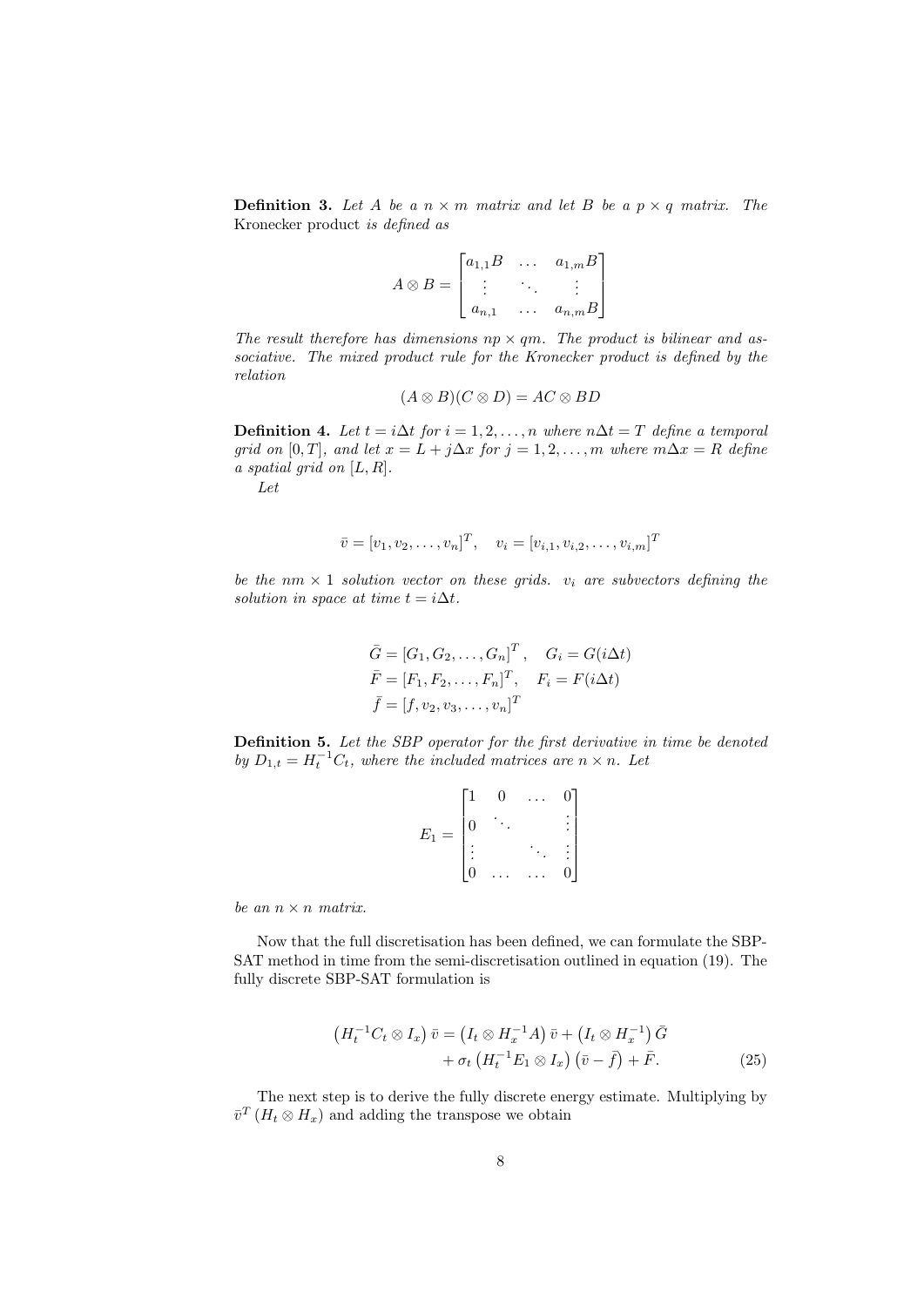$$
\overline{v}^T \left( \left( C_t + C_t^T \right) \otimes H_x \right) \overline{v} = \overline{v}^T \left( H_t \otimes \left( A + A^T \right) \right) \overline{v} + \overline{v}^T \left( H_t \otimes I_x \right) \overline{G} + \overline{G}^T \left( H_t \otimes I_x \right) \overline{v} \n+ \sigma_t \overline{v}^T \left( E_1 \otimes H_x \right) \left( \overline{v} - \overline{f} \right) + \sigma_t \left( \overline{v} - \overline{f} \right)^T \left( E_1 \otimes H_x \right) \overline{v} \n+ \overline{v}^T \left( H_t \otimes H_x \right) \overline{F} + \overline{F}^T \left( H_t \otimes H_x \right) \overline{v}.
$$

Simplifying this, using the identity  $(x - y)^T M(x - y) = x^T M x - x^T M y$  $y^T M x + y^T M y$ , recognising that  $\bar{v}^T (H_t \otimes I_x) \bar{G}$  can be written as  $(v^1)^T H_t G^1 +$  $(v<sup>m</sup>)<sup>T</sup>H<sub>t</sub>G<sup>2</sup>$  and setting the forcing function  $\tilde{F}=0$  (this does not affect stability) leads to the fully discrete energy estimate

$$
v_n^T H_x v_n = (1+a)(v^1)^T H_t v^1 + (1+b)(v^m)^T H_t v^m
$$
  
+  $(\sigma_t + 1)v_1^T H_x v_1 + \sigma_t f_1^T H_x f_1$   
+  $\sigma_t (v_1 - f_1)^T H_x (v_1 - f_1) - (v^1 - G^1) H_t (v^1 - G^1)$   
-  $(v^m - G^2)^T H_t (v^m - G^2) + (G^1)^T H_t G^1 + (G^2)^T H_t G^2$   
+  $\beta \bar{v}^T (H_t \otimes d_{1,1}^T d_{1,1}) \bar{v} + \beta \bar{v}^T (H_t \otimes d_{1,m}^T d_{1,m}) \bar{v}.$  (26)

where  $a = 2(\frac{\alpha}{2} - \frac{\beta}{\delta_t}\gamma_l)$  and  $b = 2(\frac{\beta}{\delta_r}\gamma_r - \frac{\alpha}{2})$ . We see that setting  $\sigma_t = -1$  leads to stability if  $a, b \leq -1$ .

# 3 Results

The analytical soliton solution of the KdV equation (2) was used in the efficiencyand convergence studies of the time integration methods. The soliton solution is shown in figure 1.



Figure 1: A single wave moving to the right, illustrated by being plotted for three different times.

The constants for equation (2) is  $a = 0, c = 1$ . The intervals used were  $-10 \le x \le 10$  and  $0 \le t \le T$ , where  $T = 10$ . The same settings were used for all calculations.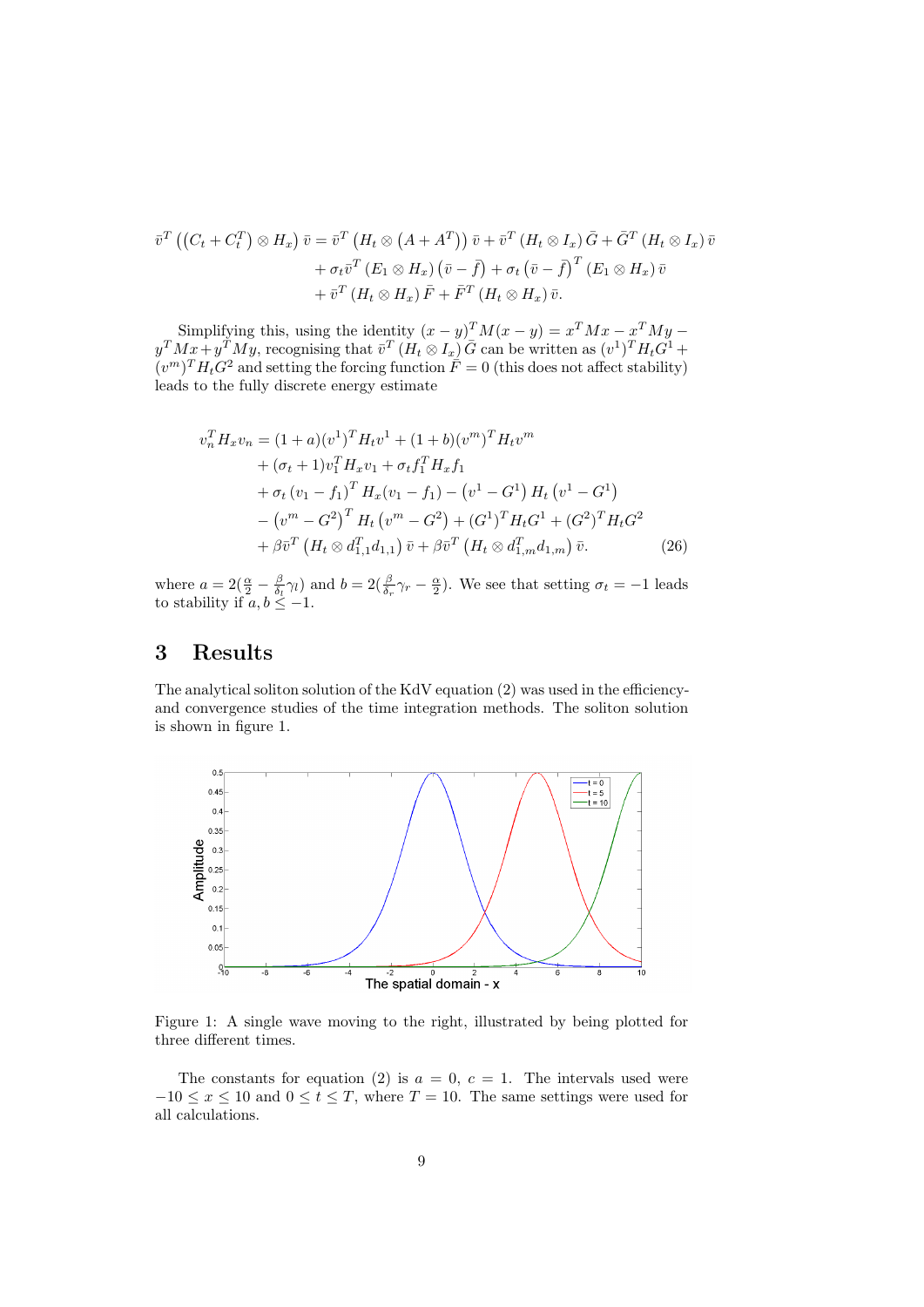#### 3.1 Convergence

In order to verify that the methods deliver the expected convergence we present convergence plots in the following three subsections for all three methods used. The SBP operators used have different orders of accuracy on the boundary and the interior. The spatial derivative operators SBP2 and SBP4 have 2nd and 4th order accuracy respectively in the interior and 1 on the boundary, while SBP6 is 6th order accurate in the interior and 2nd order accurate on the boundary in space.

#### 3.1.1 Convergence for SBP-SAT using 4th order Crank Nicolson for time discretisation

The number of spatial discretisation points used was  $m = 21, 31, 41, 51, 101, 201$ , 301, 401, 501, 601, 701, 801, 901, 1001. The spatial step size used was  $\Delta x = \frac{R-L}{m-1}$ . Since CN4 is an implicit method no CFL condition is required. However, due to the physical properties involved, the solution exhibited unstable behaviour unless the time step was constrained to  $\Delta t = 0.1 \Delta x$ .



Figure 2: A logscale plot of the pointwise error against the number of discretisation points for CN4

The convergence for  $SBP(2,1)$  is 1.9828,  $SBP(4,1)$  has 4.3952 (excluding datapoints for numbers of spatial points greater than 601) and  $SBP(6,2)$  shows a convergence of 5.8983 (excluding datapoints for numbers of spatial points greater than 401). As can be seen in Figure 2 the method stops converging for large numbers of discretisation points. This is due to the condition number of the matrix involved increasing rapidly at the same time as the time step decreases which leads to a greater accumulation of the error due to ill-conditioning.

### 3.1.2 Convergence for SBP-SAT using RK4 for time discretisation

The number of discretisation points used for RK4 was  $m = 21, 31, 41, 51, 101, 201$ , 301, 501, 1001. The spatial steps used was the length of the interval divided by the number of discretisation points minus one. The temporal steps where obtained from the CFL condition  $\Delta t = 0.1 \Delta x^3$ .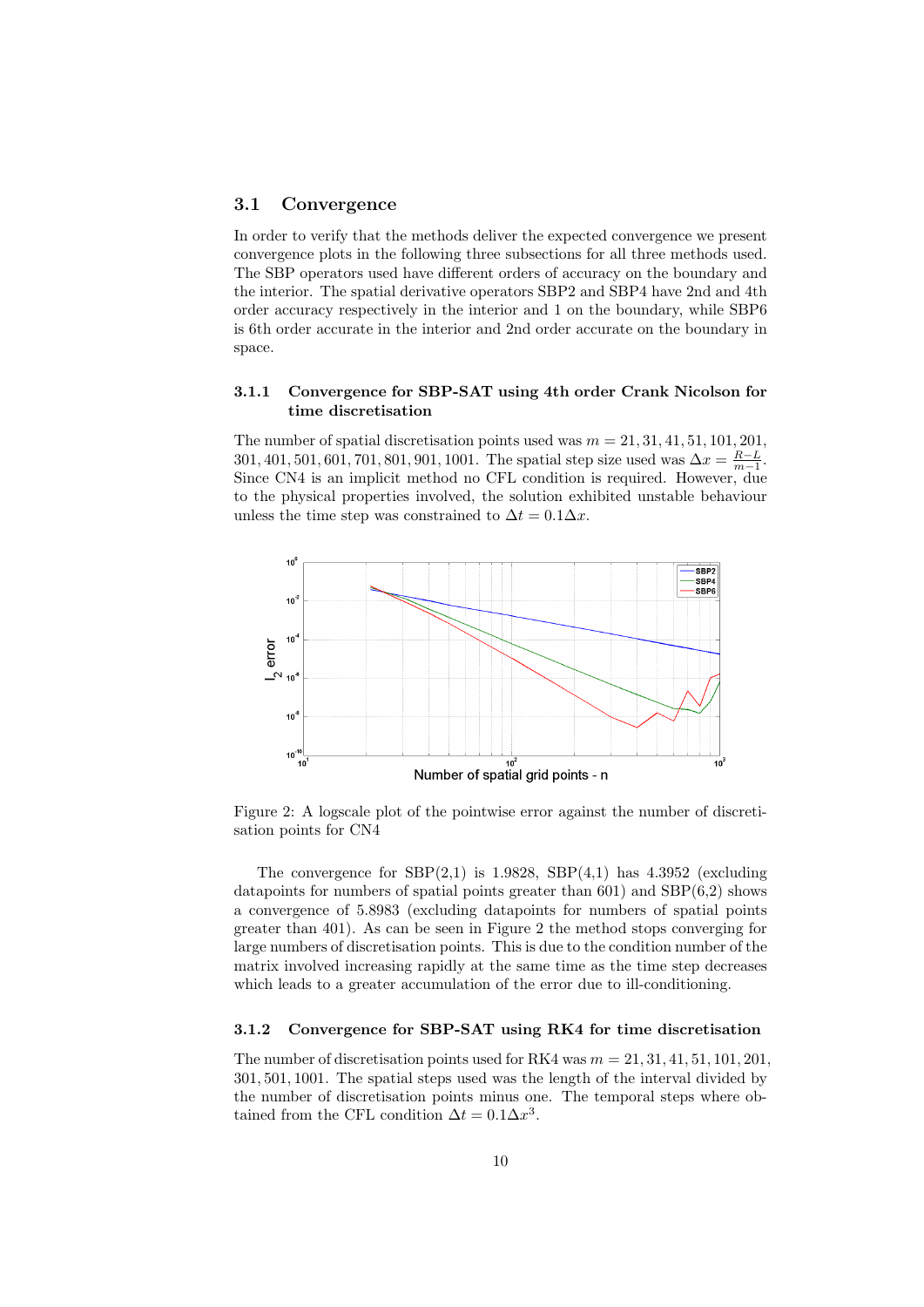

Figure 3: A logscale plot of the pointwise error against the number of discretisation points for RK4

The convergence for  $SBP(2,1)$  is 1.9967,  $SBP(4,1)$  has 4.3976 and  $SBP(6,2)$ shows a convergence of 6.1241.

#### 3.1.3 Convergence for SBP-SAT in time

For the SBP in time method the numbers of discretisation points were  $m =$ 21, 31, 41, 51, 101 in time, together with the condition  $\Delta x = 0.8 \Delta t^2$  for the spatial steps in order to make sure that the spatial error did not dominate.



Figure 4: A logscale plot of the pointwise error against the number of discretisation points for SBP in time

The convergence for SBP2 is 2.0332, SBP4 has 4.1195, SBP6 shows 4.8585, SBP8 shows 8.6808 and SBP10 shows a convergence of 9.4612, which is in line with the expected order of accuracy.

# 3.2 Efficiency

In order to show the efficiency of the different methods the execution time for each run was calculated and and compared against the  $l_2$ -error. Thereby it is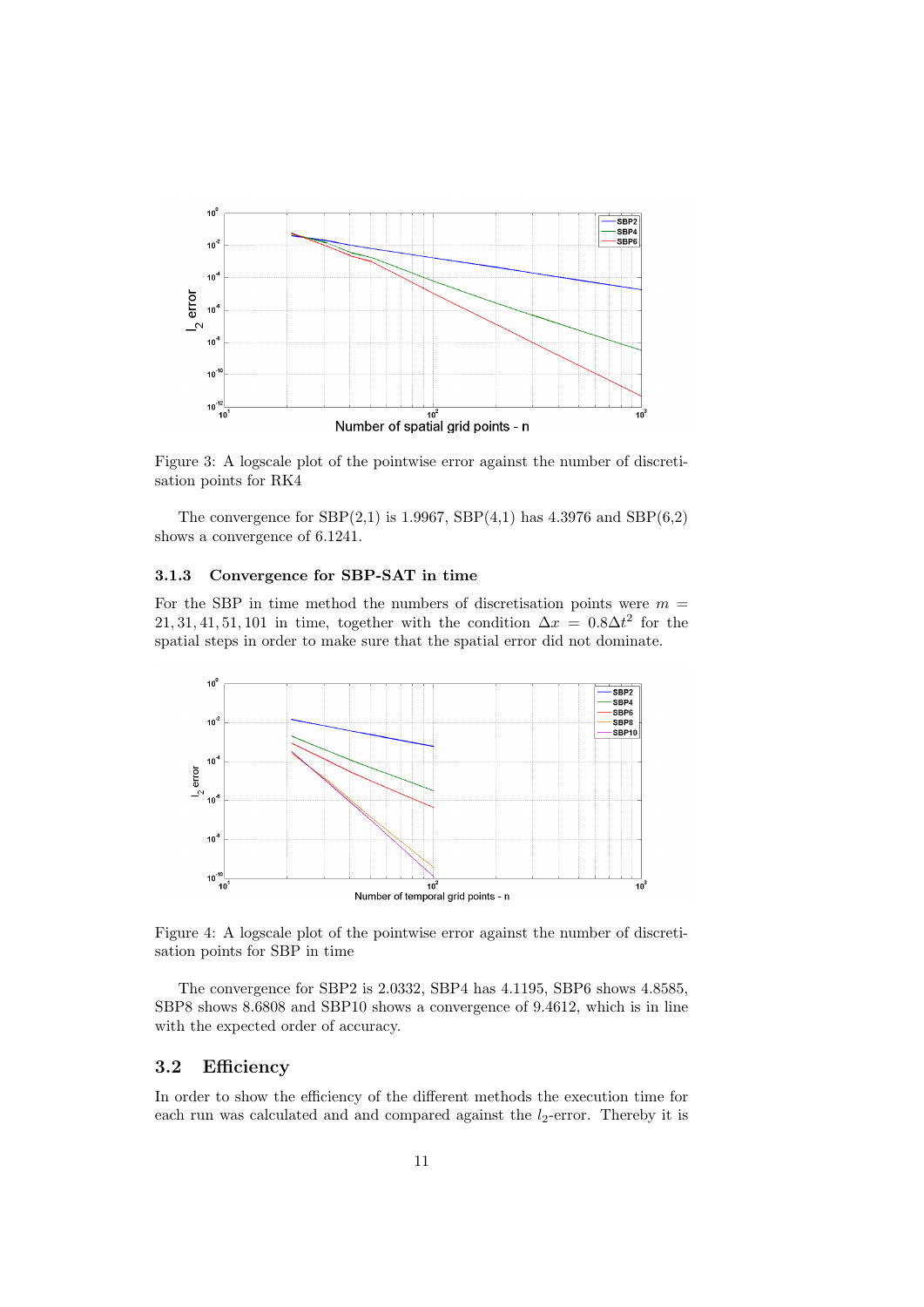possible to see the execution time needed to reach a certain error.

Since the CN4 method is ill-conditioned for big matrices and stops converging, it was run with different time steps to better show the tradeoff between execution time and error. During all efficiency measurements 6th order SBP was used for the spatial discretisation. SBP in time was run with the 10th order, block norm operators in time. The 10th order block norm operators are 10th order accurate in the interior and 9th order accurate on the boundary [1].



Figure 5: Plot of the pointwise error against execution time for CN4, RK4 and SBP in time

In Figure 5 we can see that RK4 is slow compared to the other methods. CN4 stops converging at different levels, depending on the size of the time steps, as can be seen. SBP in time shows consistent behaviour and converges quickly, with the smallest error of any method tested.

# 4 Discussion and Conclusions

SBP in time is a highy accurate, efficient and stable method that is relatively easy to implement. Comparing the method to RK4 we find that SBP in time has a large advantage for the KdV-equation due to the stiffness brought on by the third derivative term which requires us to choose the timestep as  $k \sim h^3$ . RK4 is also an inherently serial algorithm, which puts a hard limit on the amount of performance that can be extracted from modern computer hardware. The CN4 method has the advantage over RK4 of being an implicit method, which makes it significantly more efficient for stiff problem. However, CN4 is a difficult method to implement due to the complicated correction terms involved. It also requires the solution of a system of linear equations in each time step which compounds the error made due to ill-conditioning of the matrix (during our trials we saw condition numbers on the order of  $10<sup>6</sup>$  when the number of points in space was large).

The disadvantage of using SBP in time is that, due to the Kronecker product, the matrix of the system of linear equations grows like  $O(m^2n^2)$  where m is the number of point in space and  $n$  is the number of points in time. This problem can be mitigated somewhat by using sparse matrices (SBP matrices